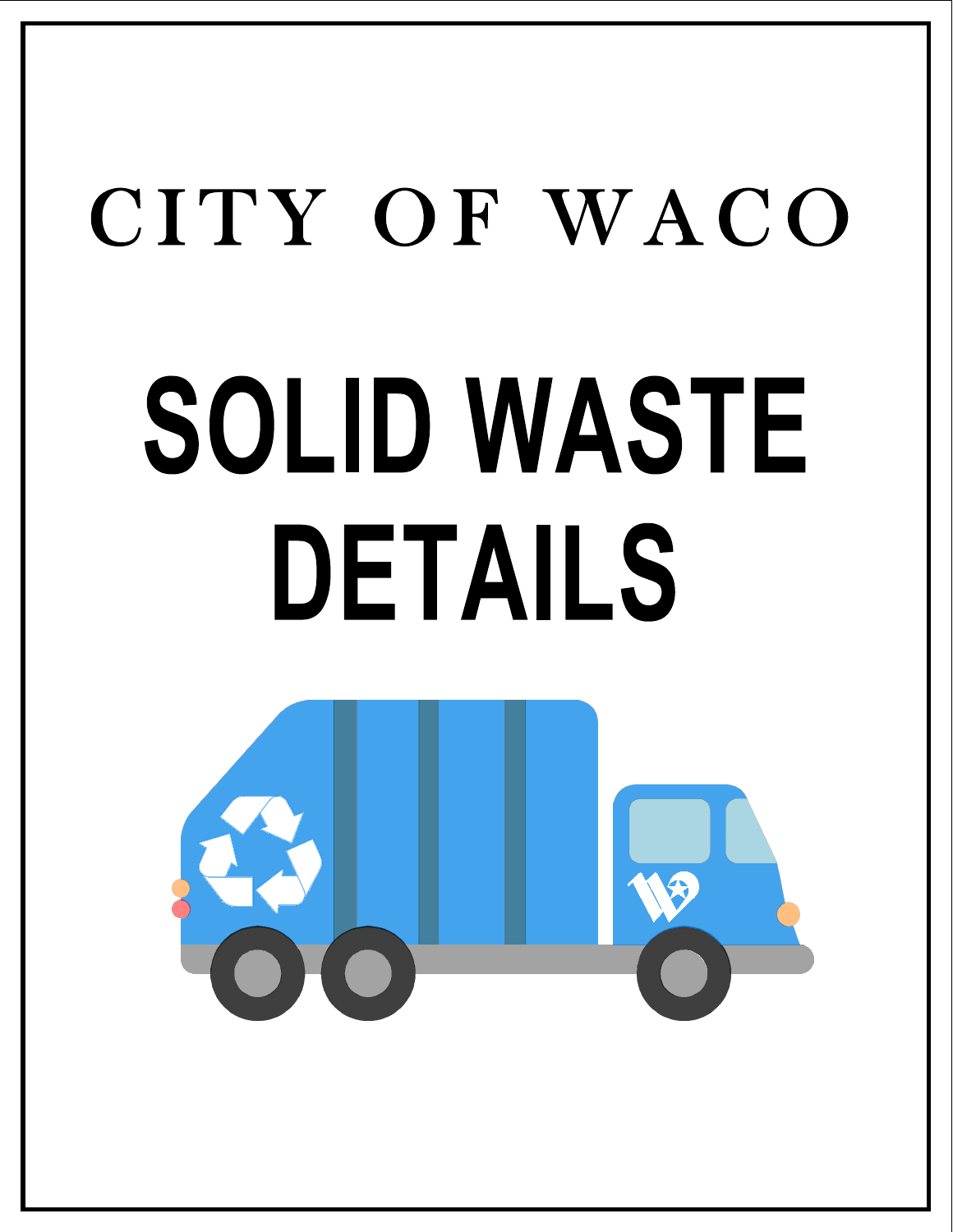# CITY OF WACO SOLID WASTE DETAILS

| Sheet # | <b>Sheet Title</b>                                   | Previous Sheet # |
|---------|------------------------------------------------------|------------------|
| SDW-1   | Front Load Single Waste Container Pad With Enclosure | N/A              |
| SDW-2   | Front Load Double Waste Container Pad With Enclosure | N/A              |
| SDW-3   | Side Load Waste Container Pad Details                | N/A              |
| SDW-4   | Rear Load Single Waste Container Pad With Enclosure  | N/A              |
| SDW-5   | Waste Container Pad and Apron Details                | N/A              |

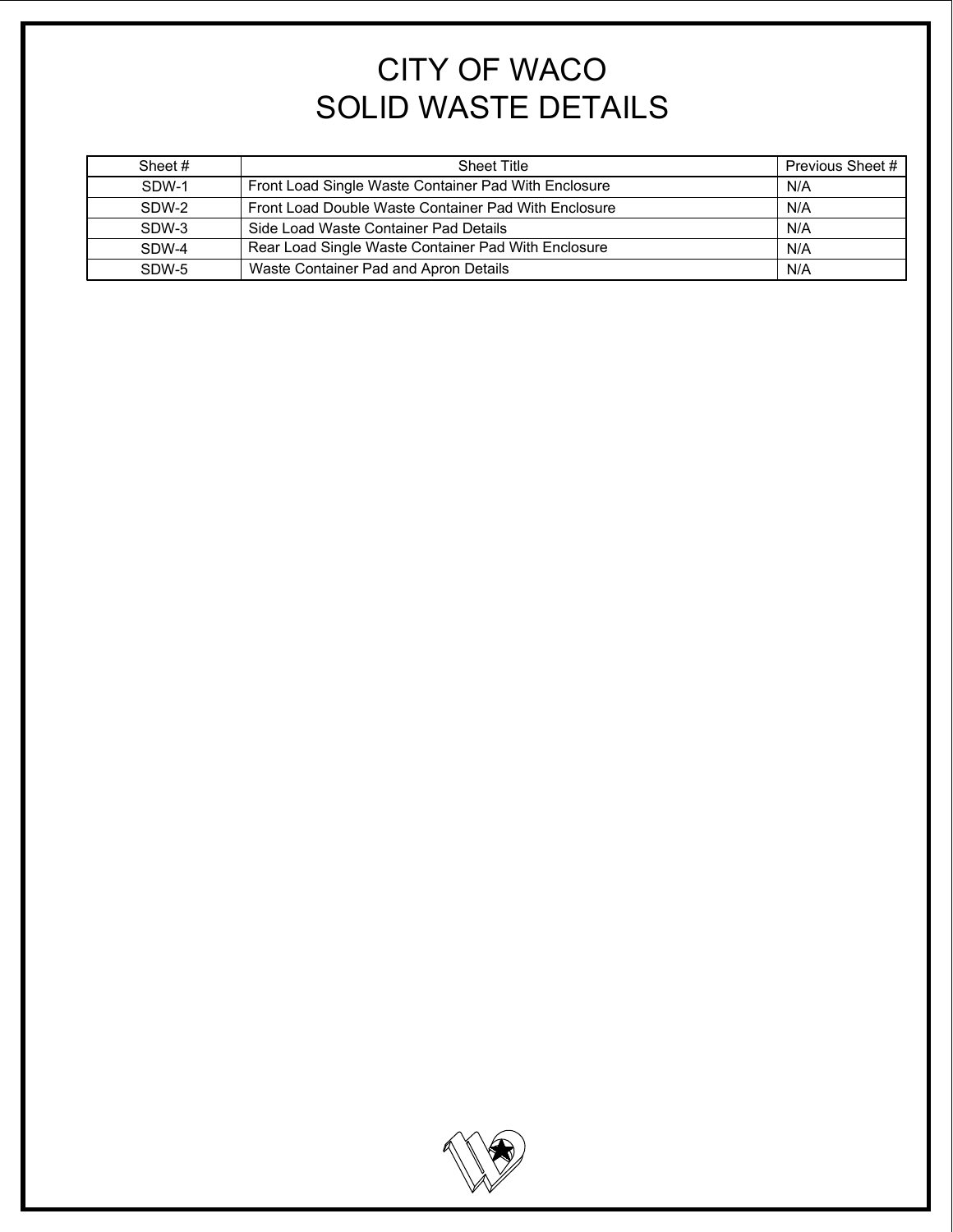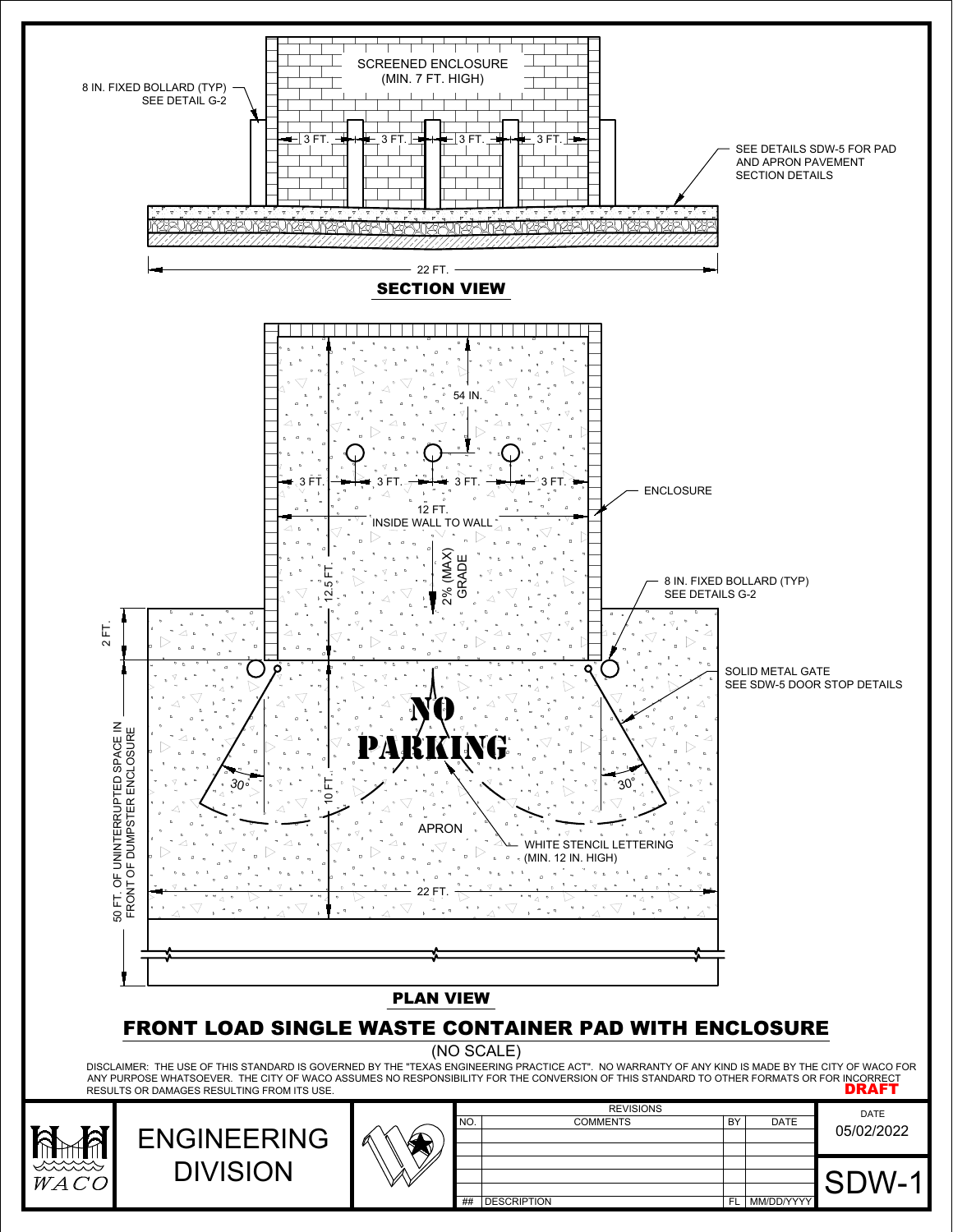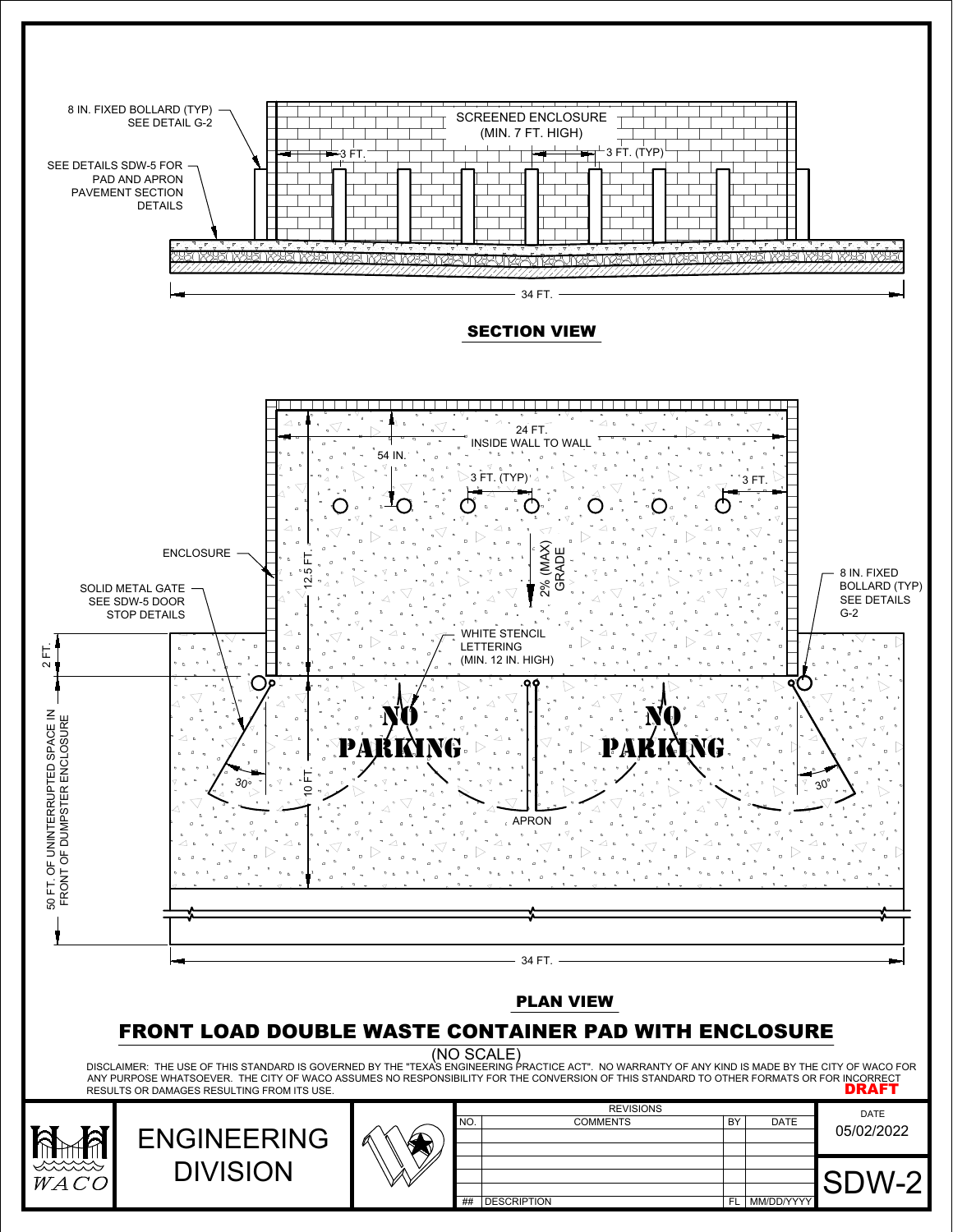

### **NOTES:**

 $W A C C$ 

- 1. INSIDE DIMENSION OF ENCLOSURE SHALL BE 7 FT. X 7 FT. OF UNINTERRUPTED SPACE. AN ADDITIONAL 12 FT. X 11 FT. REINFORCED CONCRETE PAD SHALL BE PARALLEL TO ENCLOSURE TO PROVIDE A FIRM PLATFORM FOR SERVICE.
- 2. ENCLOSURE MUST BE PARALLEL TO DRIVE, ALLEY OR FIRE LANE AND ALLOW ROOM FOR VEHICLE TO APPROACH. DOORS ARE NOT ALLOWED ON SIDE LOAD ENCLOSURES.
- 3. SIDE LOAD WASTE CONTAINERS REQUIRE SOLID WASTE MANAGEMENT APPROVAL.

# SIDE LOAD WASTE CONTAINER PAD DETAILS

(NO SCALE)

DISCLAIMER: THE USE OF THIS STANDARD IS GOVERNED BY THE "TEXAS ENGINEERING PRACTICE ACT". NO WARRANTY OF ANY KIND IS MADE BY THE CITY OF WACO FOR ANY PURPOSE WHATSOEVER. THE CITY OF WACO ASSUMES NO RESPONSIBILITY FOR THE CONVERSION OF THIS STANDARD TO OTHER FORMATS OR FOR INCORRECT<br>RESULTS OR DAMAGES RESULTING FROM ITS USE. RESULTS OR DAMAGES RESULTING FROM ITS USE.

|                    |                                 |      | <b>REVISIONS</b>   |    | DATE       |            |  |
|--------------------|---------------------------------|------|--------------------|----|------------|------------|--|
|                    | 一                               | INO. | <b>COMMENTS</b>    | BY | DATE       |            |  |
| <b>FNGINFFRING</b> | $\pi$<br>$\mathbb{Z}$<br>$\sim$ |      |                    |    |            | 05/02/2022 |  |
|                    |                                 |      |                    |    |            |            |  |
| <b>DIVISION</b>    | $\sqrt{\frac{1}{2}}$            |      |                    |    |            |            |  |
|                    | $\sqrt{V}$                      |      |                    |    |            | M-         |  |
|                    |                                 |      |                    |    |            |            |  |
|                    |                                 | #    | <b>DESCRIPTION</b> |    | MM/DD/YYYY |            |  |
|                    |                                 |      |                    |    |            |            |  |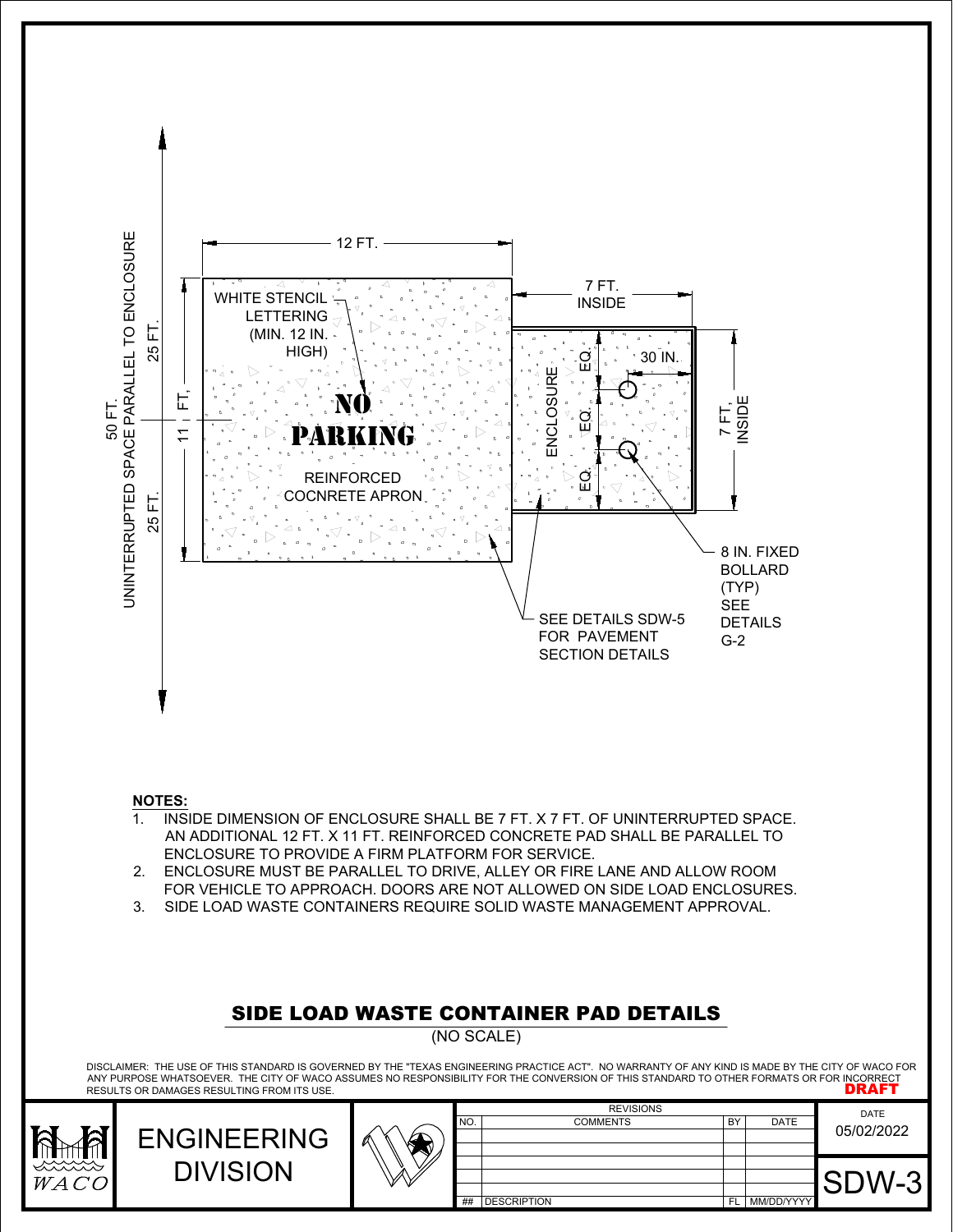